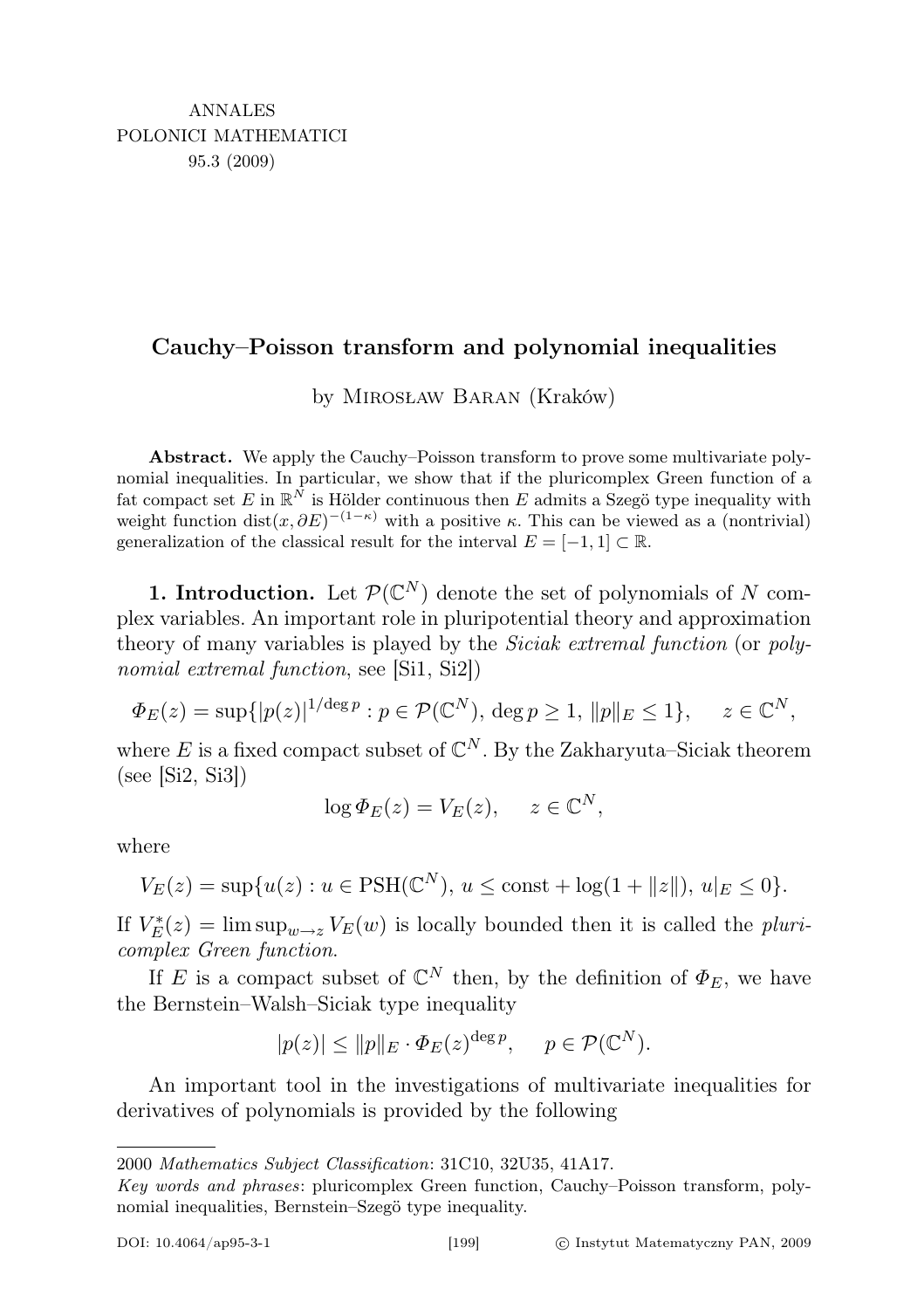1.1. PROPOSITION ([B2]). If  $E \subset \mathbb{R}^N$  and  $x \in E$  then for all  $p \in \mathcal{P}(\mathbb{C}^N)$ and all  $v \in \mathbb{S}^{N-1}$ ,

(1.1) 
$$
|D_v p(x)| \leq (\deg p) \liminf_{\varepsilon \to 0+} \frac{1}{\varepsilon} V_E(x + i\varepsilon v) \|p\|_E.
$$

Moreover , if p has only real coefficients then we have a more precise inequality:

(1.2) 
$$
|D_v p(x)| \leq (\deg p) \liminf_{\varepsilon \to 0+} \frac{1}{\varepsilon} V_E(x + i\varepsilon v) (\|p\|_E^2 - p^2(x))^{1/2}.
$$

1.2. Remark.

- (1) If  $E = [-1, 1]$  then  $\liminf_{\varepsilon \to 0+} \varepsilon^{-1} V_E(x \pm i\varepsilon) = (1 x^2)^{-1/2}$  and in this case  $(1.1)$  and  $(1.2)$  are generalizations of the well-known Bernstein and Szegö inequalities, respectively. (The Szegö inequality is also known as the van der Corput–Schaake inequality.)
- (2) We shall see that the limit  $\lim_{\varepsilon \to 0+} \varepsilon^{-1} V_E(x + i\varepsilon)$  always exists if  $N = 1, x \in \text{int}(E) \neq \emptyset$ , and is equal to half the density  $\varphi(x)$  of the equilibrium measure  $\lambda_E$ .

A general version of inequalities of type (1.1) and (1.2) for a compact  $E \subset \mathbb{R}^N$  was proved in [B2, B3]. Similar inequalities were rediscovered later by Totik [T1, T2] but only for  $N = 1$ .

2. Cauchy–Poisson transform and extremal function. Let us recall the definition of the Cauchy–Poisson transform (see e.g. [St, StW]).

2.1. DEFINITION. Let  $\mathbb{H}_+$  and  $\mathbb{H}_-$  be the upper half-plane and the lower half-plane in  $\mathbb{C}$ , respectively. We shall denote by  $\mathcal{P}u$  the *Cauchy–Poisson* transform of a Borel function  $u : \mathbb{R} \to \mathbb{R}$ ,  $u(t) = O(|t|^{\kappa})$ ,  $\kappa \in (0, 1)$ , in  $\mathbb{H}_+$ :

(2.1) 
$$
\mathcal{P}u(\zeta) = (\Im \zeta) \frac{1}{\pi} \int_{-\infty}^{\infty} |\zeta - t|^{-2} u(t) dt
$$

(2.2) 
$$
= \frac{1}{\pi} \int_{-\infty}^{\infty} u(ty + x) \frac{dt}{1 + t^2},
$$

where  $\zeta = x + iy \in \mathbb{H}_+$ .

In particular,  $\mathcal{P}u$  is well defined if  $u(t)$  has logarithmic growth:

$$
u(t) = O(\log(1+|t|)),
$$

or if u is globally Hölder continuous, i.e.

$$
|u(t) - u(\tau)| \le \text{const} \cdot |t - \tau|^{\kappa}
$$

with  $\kappa \in [0, 1)$  (briefly,  $u \in \text{HC}_{\kappa}(\mathbb{R})$ ).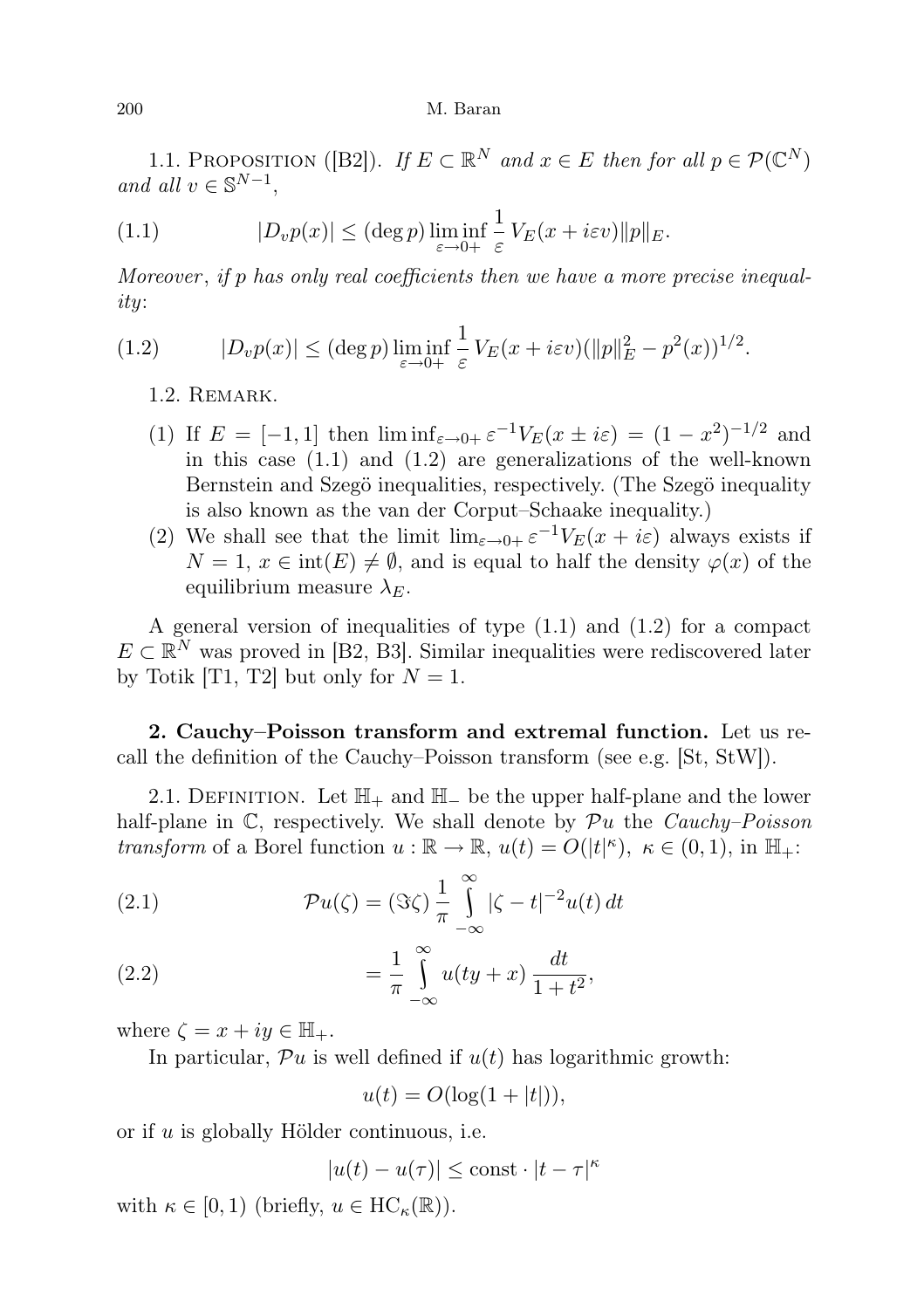We also define  $\mathcal{P}u$  in the whole plane  $\mathbb C$  by

$$
\mathcal{P}u(\zeta) = \begin{cases} \mathcal{P}u(-\zeta), & \zeta \in \mathbb{H}_-, \\ u(\zeta), & \zeta \in \mathbb{R}. \end{cases}
$$

We have

2.2. PROPOSITION. If  $u \in \textup{HC}_{\kappa}(\mathbb{R})$  then  $\mathcal{P}u \in \mathcal{H}(\mathbb{H}_{+} \cup \mathbb{H}_{-}) \cap \mathcal{C}(\mathbb{C})$ . (Here  $\mathcal{H}(\Omega)$  is the space of harmonic functions on an open set  $\Omega \subset \mathbb{C}$ .)

*Proof.* Harmonicity of  $\mathcal{P}u$  is a consequence of the equality  $\Im \zeta |\zeta - t|^{-2} =$  $\Im(1/(\zeta - t))$  and the mean value criterion.

To prove its continuity fix an  $x_0 \in \mathbb{R}$ . We can write, for  $\zeta = x + iy$ ,

$$
|\mathcal{P}u(\zeta) - u(x_0)| = \left| \frac{1}{\pi} \int_{-\infty}^{\infty} (u(ty + x) - u(x_0)) \frac{dt}{1 + t^2} \right|
$$
  

$$
\leq \frac{1}{\pi} \int_{-\infty}^{\infty} |u(ty + x) - u(x_0)| \frac{dt}{1 + t^2}
$$
  

$$
\leq C|x - x_0|^{\kappa} + C \frac{1}{\pi} \int_{-\infty}^{\infty} |t|^{\kappa} \frac{dt}{1 + t^2} |y|^{\kappa}
$$
  

$$
\leq C_1(|x - x_0|^{\kappa} + |y|^{\kappa}).
$$

2.3. REMARK. Pu is also continuous on  $\mathbb C$  if  $u \in \mathcal C(\mathbb R)$ , since we can then apply the Lebesgue bounded convergence theorem. We can also use the Lebesgue theorem if |u| is bounded by  $C(1+|t|)^{\kappa}$ ,  $\kappa < 1$ , in particular, if u has the logarithmic growth  $|u(t)| \leq C \log(1+|t|)$ .

To get our main result we need a theorem that establishes relations between the Zakharyuta–Siciak extremal function  $V_E$  in  $\mathbb{C}^N$  and its restriction to  $\mathbb{R}^N$ . Here a central role is played by the Cauchy–Poisson transform.

2.4. THEOREM. If E is a compact set in  $\mathbb{R}^N$  then for all  $x, v \in \mathbb{R}^N$  and  $\zeta \in \mathbb{C}$ ,

(2.3) 
$$
V_E(x + \zeta v) \le \mathcal{P}u(\zeta) = \frac{1}{\pi} \int_{-\infty}^{\infty} V_E(x + (\Re \zeta + t \Im \zeta)v) \frac{dt}{1 + t^2},
$$

where  $u(t) = V_E(x + tv)$ , with equality if  $N = 1$ . In particular, if  $v \in \mathbb{S}^{N-1}$ ,  $\varepsilon > 0$  then

(2.4) 
$$
V_E(x + i\varepsilon v) \leq \frac{1}{\pi} \int_{-\infty}^{\infty} V_E(t\varepsilon v + x) \frac{dt}{1 + t^2}
$$

and

(2.5) 
$$
\liminf_{\varepsilon \to 0+} \frac{1}{\varepsilon} V_E(x + i\varepsilon v) \leq \frac{1}{\pi} \int_{-\infty}^{\infty} t^{-2} V_E(x + tv) dt.
$$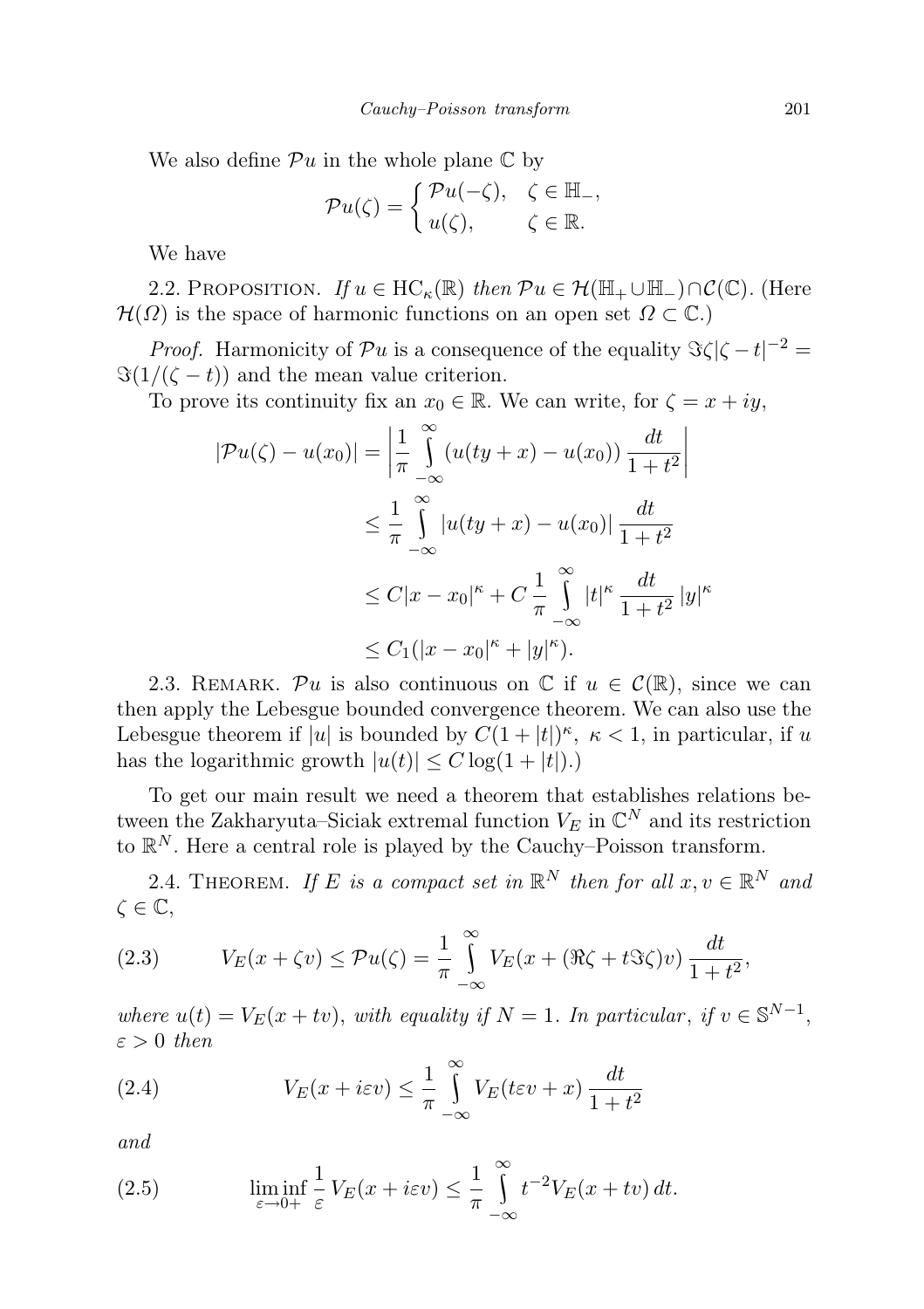As an immediate consequence we get

2.5. COROLLARY. If E is a compact set in  $\mathbb{R}^N$  and  $x \in \text{int}(E)$  then for any  $v \in \mathbb{S}^{N-1}$ ,

(2.6) 
$$
\liminf_{\varepsilon \to 0+} \frac{1}{\varepsilon} V_E(x + i\varepsilon v) \leq \frac{1}{\pi} \int_{|t| \geq \text{dist}_v(x, \partial E)} t^{-2} V_E(x + tv) dt.
$$

Here dist<sub>v</sub> $(x, \partial E)$  is the distance from x to  $\partial E$  in direction v defined in the next section.

*Proof of Theorem 2.4.* Let us recall that if E is a compact subset of  $\mathbb{R}^N$ then

$$
V_E(z) = \sup \left\{ \frac{1}{\deg p} \log |h(p(z))| : p \in \mathbb{R}[x], \deg p \ge 1, \|p\|_E \le 1 \right\},\,
$$

where  $h(\zeta) = \zeta + \sqrt{\zeta^2 - 1}$  and  $|h(\zeta)| = h(\frac{1}{2})$  $\frac{1}{2}|\zeta + 1| + \frac{1}{2}$  $\frac{1}{2}|\zeta - 1|$ ,  $h(t) =$  $t + (t^2 - 1)^{1/2}, t \ge 1$  (see [B2]).

Put

$$
u(\zeta) = \frac{1}{\deg p} \log |h(p(x + \zeta v))|, \quad \zeta \in \mathbb{C}.
$$

Then

$$
u\in \mathcal{S}H(\mathbb{C})\cap \mathcal{H}(\mathbb{H}_{+}\cup \mathbb{H}_{-})\cap \mathcal{C}(\mathbb{C}).
$$

Moreover,  $u \geq 0$  and  $u(z) - \frac{1}{2}$  $\frac{1}{2}\log(1+|\zeta|^2) = O(1)$ . This implies that  $\mathcal{P}u \in$  $\mathcal{C}(\mathbb{C})$  and the function v defined by

$$
v(\zeta) = u(\zeta) - \mathcal{P}u(\zeta), \quad \zeta \in \mathbb{C},
$$

is a bounded continuous function on  $\mathbb C$  that equals 0 on  $\mathbb R$ . Therefore, applying the maximum principle separately to  $\mathbb{H}_+$  and  $\mathbb{H}_-$  we get the inequality  $v \leq 0$  in  $\mathbb{C}$ , whence

$$
\frac{1}{\deg p} \log |h(p(x+\zeta v))| \le \frac{1}{\pi} \int_{-\infty}^{\infty} \frac{1}{\deg p} \log |h(p(x+tv))| \frac{dt}{1+t^2},
$$

and taking the supremum over  $p$  gives  $(2.3)$ .

The proof of equality in case  $N = 1$  is similar to that in [B4]: it suffices to consider the case  $x = 0$  and  $y = 1$ .

Let  $E \subset \mathbb{R} \subset \mathbb{C}$  be a compact set that satisfies the HCP *condition*, i.e. there exist constants  $M > 0$  and  $\kappa \in (0, 1]$  such that

$$
V_E(z) \le M[\text{dist}(z, E)]^{\kappa} \quad \text{dist}(z, E) \le 1.
$$

Then in particular  $V_E \in \mathcal{C}(\mathbb{C}) \cap \mathcal{H}(\mathbb{C} \setminus E)$  and  $V_E(\zeta) - \log(1 + |\zeta|) = O(1)$  as  $\zeta \to \infty$ . Hence, by the argument of the proof of Theorem 2.4, the function

$$
v(\zeta) = \mathcal{P}V_E|_{\mathbb{R}}(\zeta) - V_E(\zeta), \quad \zeta \in \mathbb{C},
$$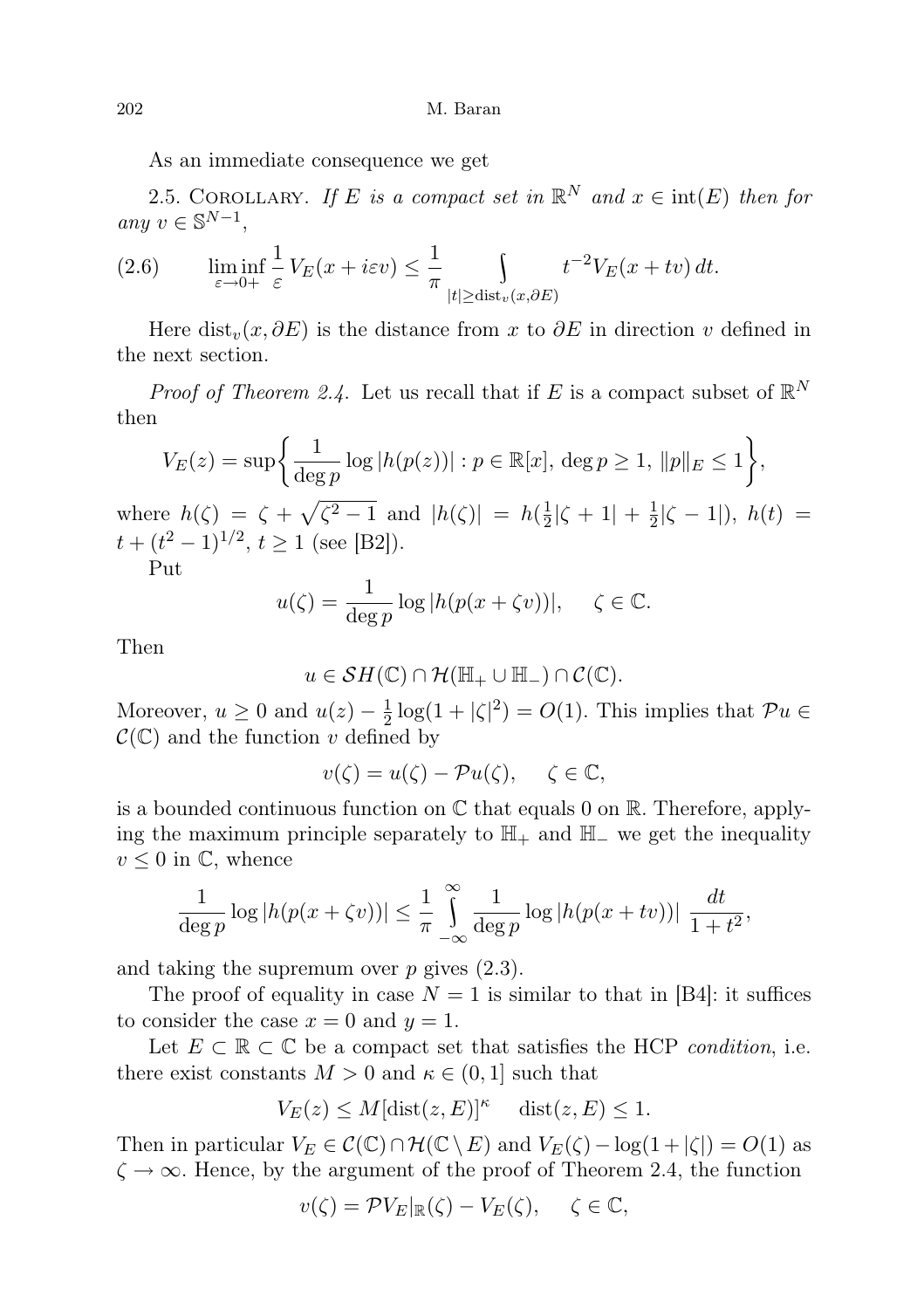is nonnegative, whence for  $\zeta = x + iy$  we get

$$
V_E(\zeta) = \frac{1}{\pi} \int_{-\infty}^{\infty} V_E(ty + x) \frac{dt}{1 + t^2}.
$$

Now, if E is an arbitrary compact subset of  $\mathbb{R}$ , there exists a sequence of compact sets  $E_k$  such that  $E_{k+1} \subset E_k$ ,  $E_k \in \text{HCP}$  and  $E = \bigcap_{k=1}^{\infty} E_k$ . Hence  $V_{E_k} \nearrow V_E$ , and so, by the Lebesgue monotone convergence theorem,

$$
V_E(\zeta) \nwarrow V_{E_k}(\zeta) = \mathcal{P} V_{E_k} |_{\mathbb{R}}(\zeta)
$$
  
=  $\frac{1}{\pi} \int_{-\infty}^{\infty} V_{E_k}(ty+x) \frac{dt}{1+t^2} \nearrow \frac{1}{\pi} \int_{-\infty}^{\infty} V_E(ty+x) \frac{dt}{1+t^2}.$ 

Let us recall that E is said to be L-regular at  $x_0 \in E$  if

$$
\limsup_{z \to x_0} V_E(z) = 0,
$$

that is,  $V_E$  is continuous at  $x_0$ . From Theorem 2.4 we easily derive

2.6. COROLLARY. If E is not a pluripolar subset of  $\mathbb{R}^N$  (that is,  $V_E^*$  is bounded by const +  $log(1 + |z|)$  in  $\mathbb{C}^N$ ) then E is L-regular at  $x_0 \in \overline{E}$  if  $V_E|_{\mathbb{R}^N}$  is continuous at  $x_0$ .

To show another application of Theorem 2.4 we need the following simple lemma.

2.7. Lemma. Put

$$
\Lambda_x(v) = \frac{|v|}{\pi} \int_{\mathbb{R}\setminus E} (x - t)^{-2} V_E(t) dt, \quad x \in \text{int}(E), \ v \in \mathbb{R},
$$

and let  $0 < \varepsilon < 1$ . Then, for  $|v| \leq (1/\sqrt{\varepsilon(1-\varepsilon)})$ dist $(x, \mathbb{R} \setminus E)$ , one has  $(1-\varepsilon)A_x(v) \leq \frac{1}{2}$  $\frac{1}{\varepsilon}V_E(x+i\varepsilon v)\leq \Lambda_x(v).$ 

*Proof.* If  $|v| \leq (1/\sqrt{\varepsilon(1-\varepsilon)})\text{dist}(x,\mathbb{R}\setminus E)$  then, for an arbitrary  $t \in$  $\mathbb{R} \setminus E$ , we have  $|v| \leq |x-t|/\sqrt{\varepsilon(1-\varepsilon)}$ . This inequality is equivalent to  $|x+i\epsilon v|^{-2} \ge (1-\epsilon)|x-t|^{-2}$  and, by the obvious inequality  $|x+i\epsilon v-t|^{-2} \le$  $|x-t|^2$  and by (2.1), we have

$$
(1 - \varepsilon) \Lambda_x(v) \leq \frac{1}{\varepsilon} V_E(x + i\varepsilon v) = \frac{|v|}{\pi} \int_{\mathbb{R} \setminus E} |x + i\varepsilon v - t|^{-2} u(t) dt \leq \Lambda_x(v).
$$

Now, by pluripotential methods developed in [B3] (see Comparison Lemma 1.12 and Corollary 3.2) one easily obtains the following

2.8. PROPOSITION. Let E be a compact subset of  $\mathbb R$  with nonempty interior and let  $E_0 = \overline{\text{int}(E)}$  be the "fat" part of E. Then for the equilibrium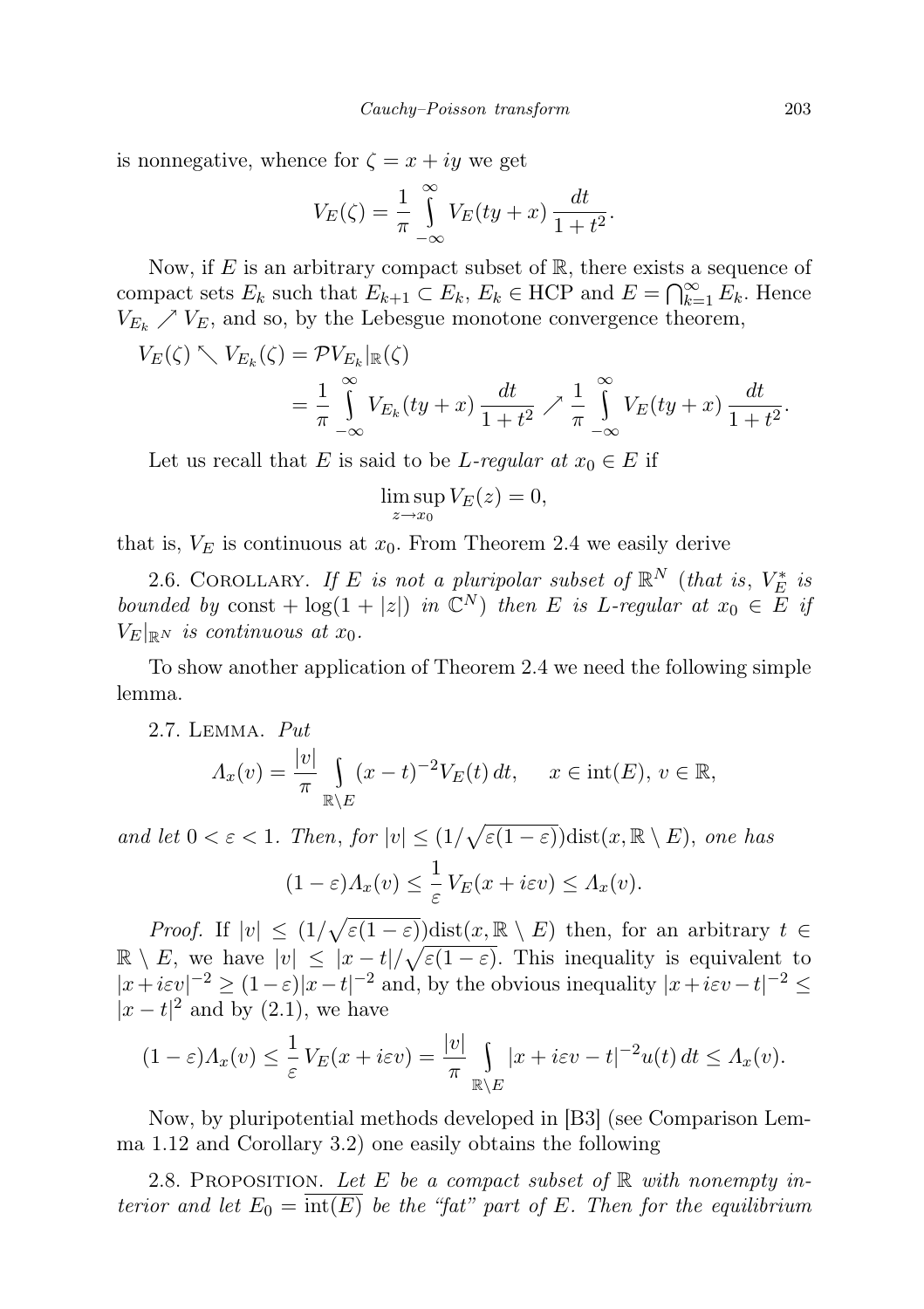204 M. Baran

measure  $\lambda_E$  (see e.g. [Kl] for the definition of this notion in  $\mathbb{C}^N$ ) the following formula holds:

$$
\lambda_E|_{E_0} = \varphi(x) \, dx,
$$

where

$$
\varphi(x) = \frac{2}{\pi} \int_{\mathbb{R} \setminus E} |x - t|^{-2} V_E(t) dt.
$$

3. Szegö type inequality for compact sets in  $\mathbb{R}^N$ . Let  $v \in \mathbb{S}^{N-1}$ and let E be a subset of  $\mathbb{R}^N$ . If  $x_0 \in E$  then the *distance from*  $x_0$  to  $\partial E$  in direction v is defined by

$$
dist_v(x_0, \partial E) = \sup\{r > 0 : x_0 + [-r, r]v \subset E\}.
$$

If dist( $x_0, \partial E$ ) denotes the usual distance from  $x_0 \in E$  to the boundary of E, that is,

$$
dist(x_0, \partial E) = inf\{|x - x_0| : x \in \partial E\} = sup\{r > 0 : \overline{B}(x_0, r) \subset E\}
$$

then we have

$$
dist(x_0, \partial E) = \inf_{v \in \mathbb{S}^{N-1}} dist_v(x_0, \partial E).
$$

If  $E = [-1, 1] \times \{0\} \cup \{0\} \times [-1, 1] \subset \mathbb{R}^2$  and  $x_0 = (0, 0)$ , then for  $v = (1, 0)$ and  $v = (0, 1)$  we have  $dist_v(x_0, \partial E) = 1$  and  $dist(x_0, \partial E) = 0$ , so the usual distance is in general not comparable with directional distances for  $n$  linearly independent vectors.

3.1. THEOREM. Let E be a compact subset of  $\mathbb{R}^N$ . Let  $v \in \mathbb{S}^{N-1}$  and let  $E_v := \{x \in E : \text{dist}_v(x, \partial E) > 0\}.$ 

Assume that there exist positive constants  $C_1, C_2$  and  $\kappa \in (0,1)$  such that

(3.1) 
$$
V_E(x + tv) \le C_1 \log(1 + |t|), \quad t \in \mathbb{R}, \ x \in E_v,
$$

and

(3.2) 
$$
V_E(x + tv) \le C_2 |t|^{\kappa} \quad \text{as } t \in [-1, 1], \, x \in E_v.
$$

Then there exists a positive constant M such that for any  $p \in \mathbb{R}[x]$  and any  $x \in E_v$ ,

(3.3) 
$$
|D_v p(x)| \le M(\deg p)(\text{dist}_v(x,\partial E))^{-(1-\kappa)} (||p||_E^2 - p^2(x))^{1/2}.
$$

Proof. Without loss of generality we can assume that

$$
\sup_{x \in E_v} \text{dist}_v(x, \partial E) \le 1.
$$

To prove (3.3) we need to find an upper bound of  $\liminf_{\varepsilon \to 0+} \varepsilon^{-1} V_E(x + i\varepsilon v)$ .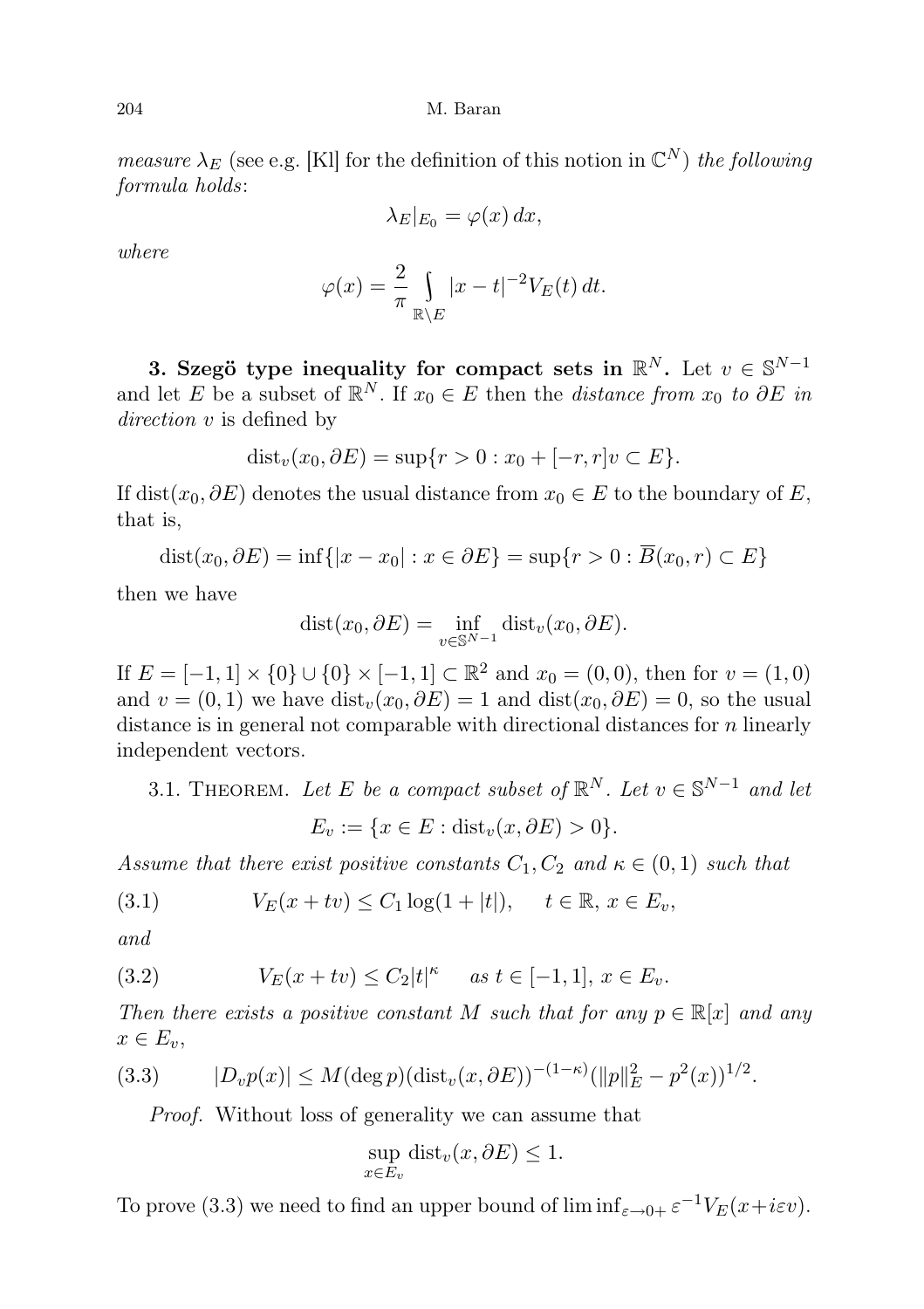By  $(2.6)$  we have

$$
\liminf_{\varepsilon \to 0+} \frac{1}{\varepsilon} V_E(x + i\varepsilon v) \leq \frac{1}{\pi} \int_{|t| \geq \text{dist}_v(x, \partial E)} t^{-2} V_E(x + tv) dt
$$
\n
$$
= \frac{1}{\pi} \Biggl[ \int_{1 \geq |t| \geq \text{dist}_v(x, \partial E)} + \int_{|t| \geq 1} t^{-2} V_E(x + tv) dt \Biggr]
$$
\n
$$
\leq \frac{2C_2}{\pi} \int_{\text{dist}_v(x, \partial E)} t^{\kappa - 2} dt + \frac{2C_1}{\pi} \int_{1}^{\infty} \log(1 + t) t^{-2} dt
$$
\n
$$
= \frac{2C_2}{\pi} \frac{1}{1 - \kappa} ((\text{dist}_v(x, \partial E))^{-(1 - \kappa)} - 1) + C_3
$$
\n
$$
\leq M (\text{dist}_v(x, \partial E))^{-(1 - \kappa)},
$$

where  $M = C_3 + 2C_2/(1 - \kappa)\pi$ . Hence, by Proposition 1.1 we get inequality (3.3).

Applying Theorem 3.1 for all directions  $v \in \mathbb{S}^{n-1}$  gives the main result of the paper:

3.2. THEOREM. If a fat compact E in  $\mathbb{R}^N$  satisfies the HCP condition with constants  $M > 0$  and  $0 < \kappa < 1$ , then, for all directions  $v \in \mathbb{S}^{n-1}$  and all polynomials  $p \in \mathbb{R}[x]$ , we have the following Szegö type inequality:

$$
|D_v p(x)| \le A(\deg p)(\text{dist}(x,\partial E))^{-(1-\kappa)} (||p||_E^2 - p^2(x))^{1/2}, \quad x \in \text{int}(E),
$$

where  $A = A(E)$  is a constant.

3.3. REMARK. Recall that a compact set E in  $\mathbb{R}^N$  is said to be *Markov* if there exist constants  $M > 0, m \ge 2$  such that for all polynomials p,

$$
(\mathcal{M}) \qquad \qquad \|\text{grad }p\|_{E} \leq M(\text{deg }p)^{m}\|p\|_{E}.
$$

By Cauchy's Integral Formula, any HCP compact set in  $\mathbb{R}^N$  is Markov and till now, no Markov set which is not an HCP set is known.

It is also known (see [Pl]) that Markov's property is equivalent to the following condition:

$$
(\mathcal{P}) \quad \exists C_1, C_2 \,\forall p \in \mathcal{P}_k(\mathbb{C}^N) \quad |p(z)| \le C_2 \|p\|_E \quad \text{as } \text{dist}(z, E) \le C_1 k^{-m}.
$$

It was conjectured in [B2] that an inequality of type (3.3) implies Markov's inequality with exponent  $1/\kappa$ . We note that this is true in the class of HCP sets.

Acknowledgements. This research was partially supported by grant no. 2 PO3A 047 22 from KBN (Committee for Scientific Research).